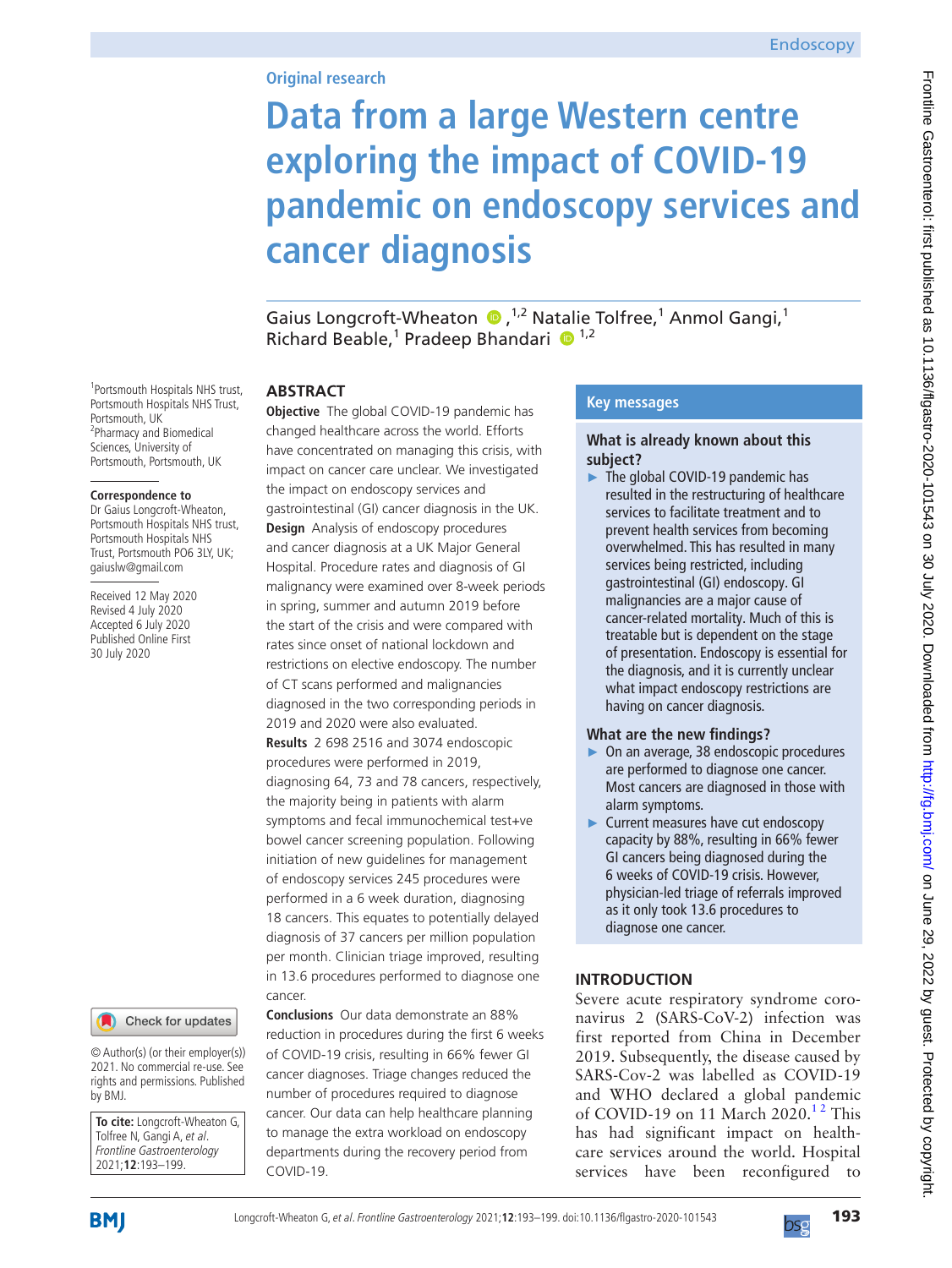# **Key messages**

# **How might it impact on clinical practice in the foreseeable future?**

 $\blacktriangleright$  If the current restrictions are sustained, there is a risk that cancers will be diagnosed late, resulting in a worse outlook for patients. The backlog of procedures could grow very rapidly, and the ability to catch up will be challenging if urgent measures are not taken to improve endoscopy capacity. An urgent uplift in endoscopy capacity and better triage will be required during the recovery phase to rapidly catch up with the work load and minimise the delay in cancer diagnosis.

manage the crisis, and traditional targets for cancer diagnosis and treatment have been in the short term suspended to prevent services becoming overwhelmed by this new infection. Furthermore, there is evidence to suggest that patients are concerned about presenting for investigation of symptoms which could represent malignancy, for fear of catching a virus which could kill them. It is broadly acknowledged that SARS-CoV-2 is mainly spread via droplets and contacts. It is also known that airborne spread is possible during aerosolgenerating procedures (AGPs).<sup>3</sup> Endoscopy is considered as an AGP resulting in an increased risk of viral transmission. Like all the other national societies, the British Society of Gastroenterology (BSG) issued a guidance to reduce the risk of spread of SARS-CoV-19 viral transmission during endoscopy. This is important as it has been suggested that healthcare workers exposed to such procedures could be 4.66 times more likely to become infected compared with non-exposed healthcare workers,<sup>4</sup> and it has been demonstrated that microbial contamination can occur up to 6 ft away during endoscopy.<sup>[5](#page-6-3)</sup> The key recommendation was to reduce any non-essential exposure to the COVID-19 virus and to take all reasonable measures to limit its spread; the BSG recommended<sup>[3](#page-6-1)</sup> that all endoscopy procedures except emergency and essential procedures should stop immediately.

The BSG and other national society guidance divided endoscopic activity into three categories: emergency procedures (should continue during the pandemic), elective procedures (defer until further notice) and procedures which should require case-by-case discussion about the timing of the procedure. This has resulted in dramatic reduction of endoscopy activity due to suspension of all elective procedures, including colon cancer screening.

The impact of these changes is currently unclear. In the UK, the national policy of social isolation appears to have prevented the National Health Service from becoming overwhelmed by COVID-19 cases, and complete shutdown of all elective procedures in hospitals has released the healthcare professionals to look after the COVID-19 patients.

However, this drastic reduction in elective healthcare activity will have a huge impact on the diagnosis and treatment of serious disease like cancers. Furthermore, it is unclear as to how long the pandemic and related restrictions are likely to continue, with some experts predicting some form of restrictions for over a year. With these uncertainties, the planning of health services, and in particular cancer pathways, is challenging. Increasingly the impact on cancer outcomes is being questioned in the media, with some sources suggesting almost 50 000 additional deaths due to cancer in the UK if this extends for 6 months. $<sup>6</sup>$ </sup>

This study aimed to evaluate the impact of COVID-19 crisis on endoscopy services in general but more specifically on the endoscopic diagnosis of gastrointestinal (GI) malignancy.

# **METHODS**

This is a service evaluation exercise so it was exempted from UK ethics approval. As such, patients or the public were not involved in the design conduct or reporting of this. Endoscopy reporting software was interrogated with specific keywords to identify all procedures performed during specified periods. Data were downloaded from the hospital's endoscopy reporting database (Hospital Information Clinical Support System (HICSS)) for histology-proven cases of oesophageal, gastric and colorectal cancers diagnosed over 8-week periods in spring 2019, summer 2019, autumn 2019 and the first 6 weeks of the recent COVID-19 crisis. The number and breakdown of procedures were recorded, along with the number of cancer diagnosis. The procedures were then classified by the indications of endoscopy. These indications broadly fell under three categories: colon cancer screening (fecal immunochemical test-positive colonoscopy and bowel scope flexible sigmoidoscopy), elective or symptomatic group, and urgent referrals for patients with alarm symptoms. The urgent group included '2-week wait' cancer pathway referrals from primary care and urgent cancer wait target referrals from secondary care. It is worth noting that UK has a national pathway for referring patients with alarm symptoms (2-week pathway). This essentially comprises any patient with dysphagia or patients  $> 55$  years of age with any one of the symptoms of dyspepsia, reflux or abdominal pain who would qualify for an urgent 2-week referral for gastroscopy. Similarly, for lower gastrointestinal (LGI) cancer, this includes age-dependent symptoms like weight loss, abdominal pain, abdominal mass, rectal bleeding, change in bowel habit and iron deficiency anaemia.[7](#page-6-5)

The restrictions related to COVID-19 were introduced in our department on 27 March. We have therefore looked at 6 weeks of activity from this date until 7 May 2020 during the COVID-19 crisis. After this date, clinical pathways in our unit changed substantially. During the crisis, endoscopy activity was restricted to only emergencies (GI bleed and cholangitis) and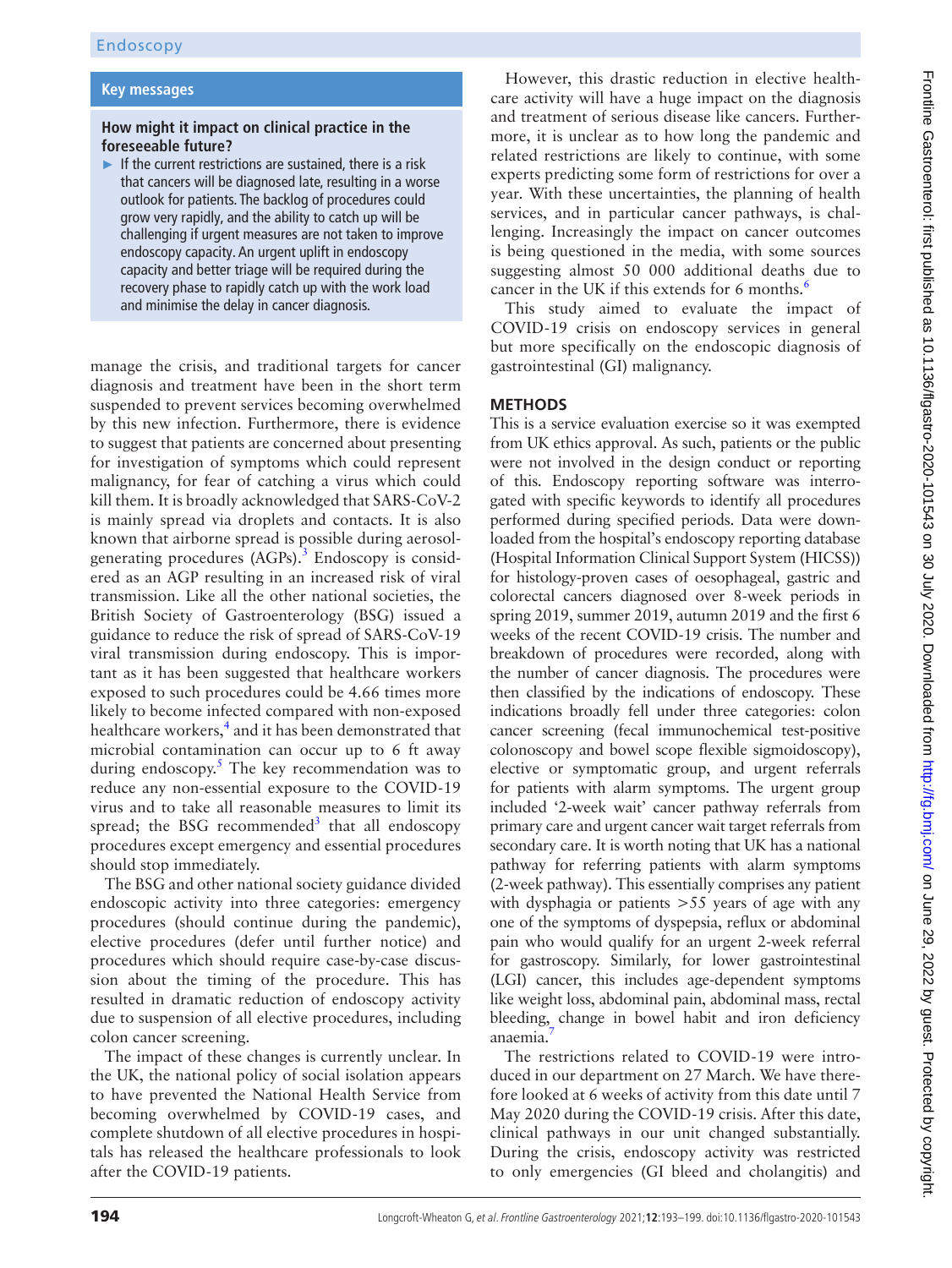<span id="page-2-0"></span>

| Procedure numbers during different seasons in 2019 prior to the pandemic<br>Table 1A |           |              |                               |                    |             |  |
|--------------------------------------------------------------------------------------|-----------|--------------|-------------------------------|--------------------|-------------|--|
|                                                                                      |           | <b>Colon</b> | <b>Flexible sigmoidoscopy</b> | <b>Gastroscopy</b> | <b>ERCP</b> |  |
| March-April 2019                                                                     | Urgent    | 245          | 121                           | 608                | 31          |  |
|                                                                                      | Routine   | 203          | 137                           | 558                | 23          |  |
|                                                                                      | Screening | 116          | 673                           | <b>NA</b>          | <b>NA</b>   |  |
| June-July 2019                                                                       | Urgent    | 361          | 116                           | 650                | 45          |  |
|                                                                                      | Routine   | 199          | 105                           | 535                | 27          |  |
|                                                                                      | Screening | 111          | 439                           | <b>NA</b>          | <b>NA</b>   |  |
| October-November 2019                                                                | Urgent    | 370          | 157                           | 602                | 39          |  |
|                                                                                      | Routine   | 247          | 154                           | 678                | 25          |  |
|                                                                                      | Screening | 166          | 700                           | <b>NA</b>          | <b>NA</b>   |  |
| Total                                                                                |           | 2018         | 2602                          | 3631               | 190         |  |
| Average per week                                                                     |           | 84           | 108                           | 151                | 8           |  |

ERCP, endoscopic retrograde cholangiopancreatography; NA, not applicable.

| Table 1B<br>Average weekly activity and average weekly cancer detection |           |                                |                                       |  |  |
|-------------------------------------------------------------------------|-----------|--------------------------------|---------------------------------------|--|--|
|                                                                         |           | <b>Average weekly capacity</b> | <b>Average weekly cancer detected</b> |  |  |
| Colonoscopy                                                             | Urgent    | 40.7                           | 1.8                                   |  |  |
|                                                                         | Routine   | 27.0                           | 0.42                                  |  |  |
|                                                                         | Screening | 16.4                           | 0.71                                  |  |  |
| Flexible sigmoidoscopy                                                  | Urgent    | 16.4                           |                                       |  |  |
|                                                                         | Routine   | 16.5                           | 0.29                                  |  |  |
|                                                                         | Screening | 75.5                           | 0.08                                  |  |  |
| Gastroscopy                                                             | Urgent    | 77.5                           | 3.75                                  |  |  |
|                                                                         | Routine   | 73.8                           |                                       |  |  |

urgent cases with alarm symptoms considered to be highly suggestive of cancer. This was based on the guidance issued by BSG.<sup>[3](#page-6-1)</sup> Triage criterion involved consultant review of each referral. Patients only qualified for endoscopy if they had weight loss on top of an additional GI symptom or sign, that is, anaemia, dysphagia, diarrhoea or abdominal pain. Any symptom in isolation did not qualify for investigation. Statistical comparisons were calculated using a Pearson uncorrected  $\chi^2$  test.

# **RESULTS**

#### **Procedure numbers (excluding endoscopic retrograde cholangiopancreatography and endoscopic ultrasound) and cancer diagnosis during different time periods in 2019**

In spring 2019, 2698 endoscopies were performed and diagnosed 64 GI cancers in 8 weeks. In summer 2019, 2516 endoscopies were performed and diagnosed 73 GI cancers in 8 weeks, whereas in autumn 2019, 3074 endoscopies were performed, diagnosing 78 GI cancers in 8 weeks. The breakdown of these are shown in table [1A,B and 2A–2C](#page-2-0). This resulted in an average of 345 procedures and 9 cancer diagnoses per week. This equates to 38 endoscopic procedures/week to detect one GI cancer. There was a very close split between upper gastrointestinal (UGI) and LGI cancers. This equates to an average of 4.9 UGI cancers (Ca)/ week and 4.1 LGI Ca/week, resulting in 31 procedures/

week to detect 1 UGI cancer and 47 procedures/week to detect one LGI cancer.

The highest numbers of cancers were found in patients referred with alarm symptoms (UGI 3.75 Ca/week, LGI 2.8 Ca/week) and in those undergoing bowel cancer screening colonoscopy (LGI 0.7 Ca/week). Another way of expressing this result would be that 76.5% (3.75/4.9) of all UGI cancers were detected in patients undergoing gastroscopy for urgent indications due to alarm symptoms. Similarly, 73% (3.5/4.1) of all LGI cancers were detected in those with urgent indications (alarm symptoms) or bowel cancer screening. Routine and planned procedures had a very low cancer detection rate, along with bowel scope flexible sigmoidoscopy. This difference was statistically significant.

#### **Procedure numbers and cancer diagnosis during the COVID-19 pandemic**

Data were analysed following the initiation of social isolation measures and the new BSG guidelines for management of endoscopy services during the COVID-19 pandemic. The results are summarised in [table](#page-3-0) 2D. In total, 245 procedures were performed in 6 weeks (41 procedures/week), resulting in the diagnosis of 18 cancers in 6 weeks (3 Ca/week). This equates to 13.6 procedures required to detect one cancer. This demonstrates an 88% reduction in the volume of endoscopy being performed, resulting in 66% Frontline Gastroenterol: first published as 10.11136/flgastro-2020-101543 on 30 July 2020. Downloaded from http://fg.bmj.com/ on June 29, 2022 by guest. Protected by copyright Frontline Gastroenterol: first published as 10.11136/flgastro-2020-101543 on 30 July 2020. Downloaded from http://tg.bmj.com/ on June 29, 2022 by guest. Protected by copyright.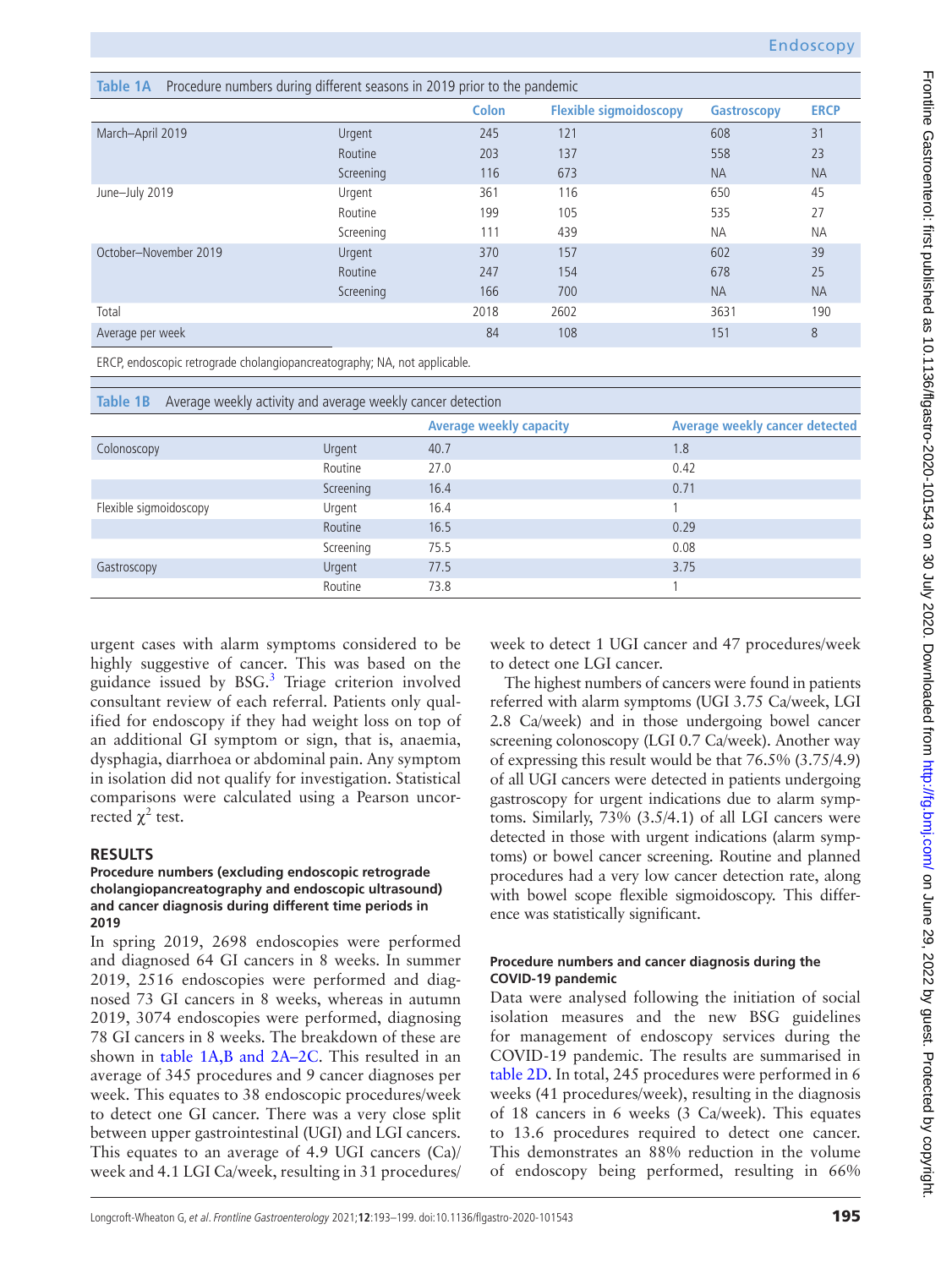<span id="page-3-0"></span>

| Table 2A 1 March-30 April 2019: procedure numbers and |
|-------------------------------------------------------|
| cancers stratified by indications                     |

|                        | <b>Urgent</b>       | <b>Routine</b>     | Colon<br>cancer<br>elective screening | <b>Total</b>         |
|------------------------|---------------------|--------------------|---------------------------------------|----------------------|
| Colonoscopy            | 9/282<br>$(3.2\%)$  | 5/203<br>$(2.5\%)$ | 5/116<br>$(4.3\%)$                    | 19/601<br>$(3.2\%)$  |
| P value                | 0.636               |                    |                                       |                      |
| Flexible sigmoidoscopy | 6/121<br>$(5.0\%)$  | 4/137<br>$(2.9\%)$ | 0/673<br>$(0\%)$                      | 8/931<br>$(0.9\%)$   |
| P value                | 0.397               |                    |                                       |                      |
| Gastroscopy            | 25/393<br>$(6.4\%)$ | 9/796<br>$(1.1\%)$ |                                       | 27/1166<br>$(3.2\%)$ |
| P value                | 0.000               |                    |                                       |                      |

| Table 2B 1 June-30 July 2019: procedure numbers and |
|-----------------------------------------------------|
| cancers stratified by indications                   |

|                        | <b>Urgent</b>       | <b>Routine</b><br>elective | Colon<br>cancer<br>screening | <b>Total</b>         |
|------------------------|---------------------|----------------------------|------------------------------|----------------------|
| Colonoscopy            | 15/361<br>$(4.2\%)$ | 2/199<br>$(1.0\%)$         | 09/111<br>$(8.1\%)$          | 26/671<br>$(3.9\%)$  |
| P value                | 0.038               |                            |                              |                      |
| Flexible sigmoidoscopy | 5/116<br>$(4.3\%)$  | 1/105<br>$(0.95\%)$        | 2/439<br>$(0.46\%)$          | 8/660<br>$(1.2\%)$   |
| P value                | 0.125               |                            |                              |                      |
| Gastroscopy            | 35/650<br>$(5.4\%)$ | 4/535<br>$(0.75\%)$        |                              | 39/1185<br>$(3.3\%)$ |
| P value                | 0.000               |                            |                              |                      |

**Table 2C** 1 October–30 November 2019: procedure numbers and cancers stratified by indications

|                        | <b>Urgent</b>       | <b>Routine</b><br>elective | Colon<br>cancer<br>screening | <b>Total</b>          |
|------------------------|---------------------|----------------------------|------------------------------|-----------------------|
| Colonoscopy            | 19/370<br>$(5.1\%)$ | 3/247<br>$(1.2\%)$         | 3/166<br>$(1.8\%)$           | 25/783<br>$(3.2\%)$   |
| P value                | 0.050               |                            |                              |                       |
| Flexible sigmoidoscopy | 13/157<br>$(8.3\%)$ | 2/154<br>$(1.3\%)$         | 0/700<br>$(0\%)$             | 12/1011<br>$(0.12\%)$ |
| P value                | 0.004               |                            |                              |                       |
| Gastroscopy            | 30/602<br>$(5.0\%)$ | 11/678<br>$(1.6\%)$        |                              | 41/1280<br>$(3.2\%)$  |
| P value                | 0.001               |                            |                              |                       |

**Table 2D** Total activity of 6 weeks during COVID-19 restriction (cancer/total procedures)

|                           | <b>Urgent</b>      | <b>Planned</b>  | Colon<br>cancer<br>screening | <b>Total</b>       |
|---------------------------|--------------------|-----------------|------------------------------|--------------------|
| Colonoscopy               | 7/59<br>$(11.9\%)$ | 0/5<br>$(0\%)$  | 0/7<br>$(0\%)$               | 7/71<br>$(9.9\%)$  |
| Flexible<br>sigmoidoscopy | 4/37<br>$(10.8\%)$ | 0/24<br>$(0\%)$ | 0/0<br>$(0\%)$               | 4/61<br>$(6.6\%)$  |
| UGI                       | 7/82<br>$(8.5\%)$  | 0/31<br>$(0\%)$ |                              | 7/113<br>$(6.2\%)$ |
|                           |                    |                 |                              |                    |

UGI, upper gastrointestinal.

reduction in the number of cancers being diagnosed on a weekly basis. However, the number of procedures performed to diagnose one cancer has significantly improved from 38.6 to 13.6. See [table](#page-3-0) 2D and [figure](#page-4-0) 1.

# **Impact of this per million population**

Our centre caters to 650 000 population. Based on our data, we can extrapolate an average of 531 endoscopies performed per 1 000 000 population per week in UK. This should result in diagnosis of 13.85 GI cancers per 1 000 000 population per week in UK. During the COVID-19 pandemic, we are currently performing 63 endoscopies per 1 000 000 population per week, diagnosing 4.62 cancers per 1 000 000 population per week. The population that our centre caters to is almost 1% of UK population, and if we accept that endoscopic activity in our unit is reflective of national practice in the UK, then the number of procedures being deferred due to COVID-19 restrictions and the number of cancer diagnosis being delayed can be extrapolated from our data. The actual numbers will be dependent on the duration and severity of restrictions. [Table](#page-4-1) 3 gives an estimate based on the current level of restrictions lasting for different durations.

# **CT during the COVID-19 pandemic**

We examined the number of CT scans performed between 27 March and 7 May 2019 and compared this with those performed during the COVID-19 pandemic. In March–May 2019, a total of 5938 CT scans were performed, diagnosing 81 new cancers (excluding the staging scans for diagnosed cancers). This included 10 UGI cancers and 25 colorectal cancers with the remainder representing pancreatic cancer, lymphomas, and hepatobiliary and small bowel malignancies. This equates to an average of 990 scans per week and 13.5 cancers diagnosed per week (1.7 UGI and 4.2 LGI per week). In total, 73 CT scans were required to diagnose one cancer. During the 27 March–7 May 2020 COVID-19 pandemic, 3690 CT scans were performed, diagnosing 55 cancers. This included seven UGI cancers and 24 colorectal cancers. This equates to an average of 615 scans per week and 9.2 cancers diagnosed per week (1.2 UGI and 4 LGI per week). In total, 67 CT scans were required to diagnose one cancer. There was no statistically significant difference in the number of GI cancers diagnosed by imaging. There was a small improvement in the number needed to diagnose one cancer.

# **DISCUSSION**

While it was undeniable that the COVID-19 world pandemic would have an impact on cancer care, our results demonstrate the potential scale of the impact on cancer care, as well as overall activity of endoscopy departments. The longer the restrictions last, the bigger will be the impact.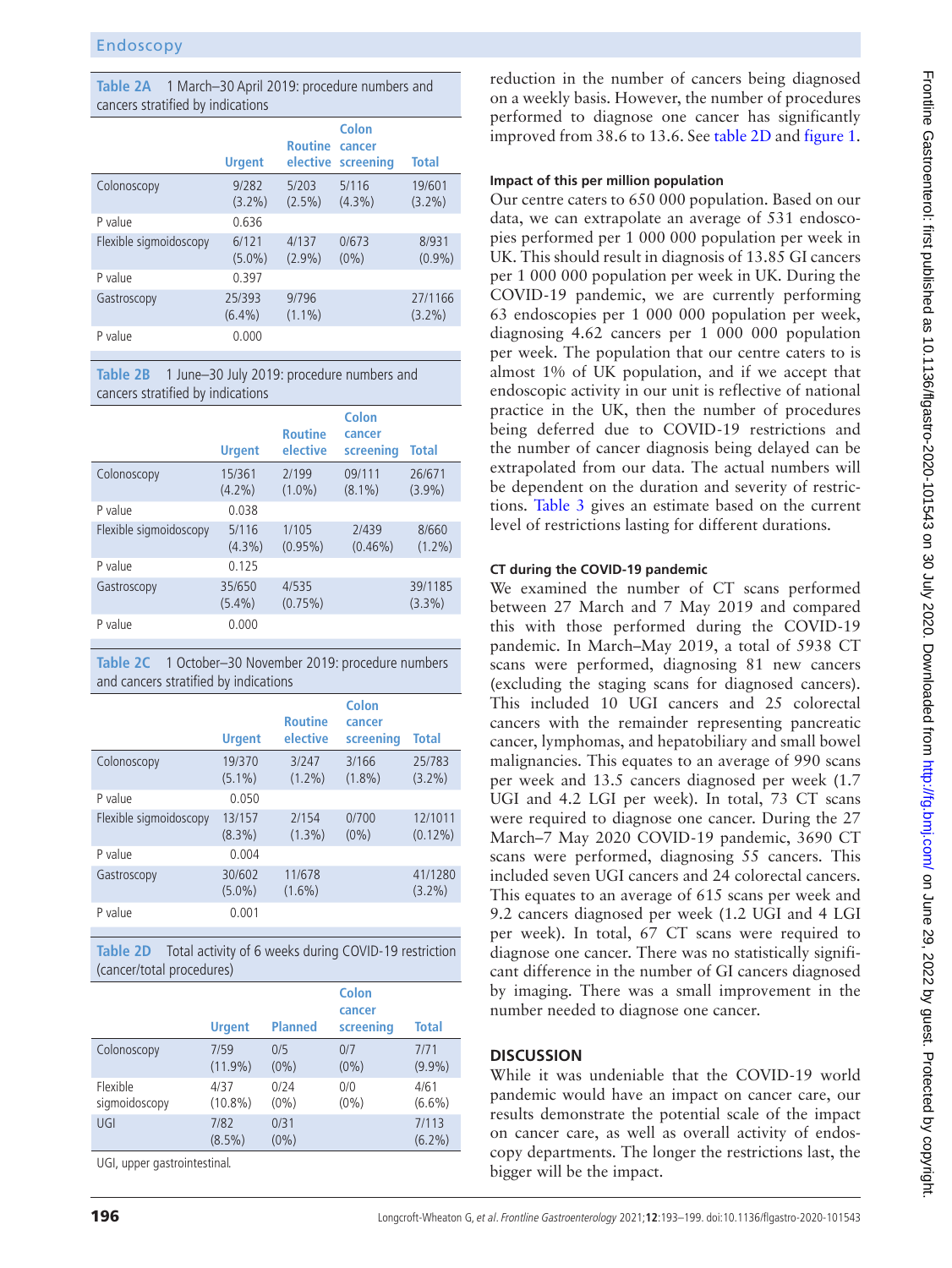

**Figure 1** Change in endoscopic procedure rate per week and cancers diagnosed with time.

Our data demonstrate that, despite our best efforts, endoscopic activity went down by 88% and cancer detection rate fell by 66% during the COVID-19 pandemic. With capacity cut by 88%, it is unsurprising that we are currently diagnosing less than 33% of the previous GI cancer burden. It demonstrates that while every effort is being taken to be selective in optimising our caseload, clinicians cannot triage cases to the degree of accuracy necessary to pick anywhere near all of the previously diagnosed cases based on current capacity, and even in this current situation, the cancer detection rate at endoscopy is only 7%. This reflects a fundamental problem with GI pathology; symptoms are not a reliable guide to pathology, and often the only way to exclude malignancy is with an objective test.

An important question relates to what impact a delayed diagnosis has on clinical outcome, and the picture is not certain. There has been some evidence to suggest that a limited healthcare-related delay in diagnosis of colorectal cancer does not impact on outcome.<sup>[8](#page-6-6)</sup> This was a retrospective study and concentrated on stage IV disease. It was not designed to investigate the impact of changes in stage of less advanced disease. However, a recent study calculated the impact of a hypothetical suspension of elective colonoscopy for 6 months and predicted a delayed diagnosis of over 2800 colorectal cancers and 22 000 high-grade adenomatous polyps with malignant potential.<sup>[9](#page-6-7)</sup> The 6-month mortality rate for those eventually diagnosed with colorectal cancer would increase by  $6.5\%$ .<sup>1</sup>

Previous data from the UK have shown that the OR of death at 12 months rapidly increases with increasing

<span id="page-4-0"></span>stage of colorectal cancer. The OR for death at 12 months for Duke's A was reported at 1, Duke's B as 1.46, Duke's C as 3.92 and for stage with distant metastasis at  $14.6$ <sup>11</sup>. The suspension of endoscopic activity due to the COVID-19 pandemic is certainly going to delay the diagnosis of these cancers, potentially resulting in a possible progression of the stage of cancer with potential worsening of outcome. There are growing data to suggest that delays in diagnosis are associated with a more advanced stage of presentation, $12$  and it is well established that prognosis is stage dependent. Indeed, it is an underpinning principle of bowel cancer screening programmes that early diagnosis results in a better outcome. For oesophageal cancer, it has been suggested that a delay results in worse short-term outcomes. $^{13}$  It is believed that doubling times are shorter for oesophageal cancer compared with colorectal cancer, so delays may be more significant in this group.

Our data also demonstrate an 88% reduction in endoscopy volume, and this will affect not only cancer care but also a lot of other conditions like variceal haemorrhage due to disruption of variceal banding cycles, as well as delay in diagnosis of new patients with varices. Data from USA has shown that delay in detection and treatment of varices could potentially lead to almost 1500 patients suffering from a terminal variceal bleed that may have been otherwise prevented by endoscopic surveillance.<sup>14 15</sup> There are of course other strategies to managing varices, and it may be that a medical approach could be substituted as an alternative strategy. Such approaches, where safe, should be

<span id="page-4-1"></span>

| Effect of a prolonged restriction on endoscopy services on the UK population<br>Table 3 |         |          |          |          |  |
|-----------------------------------------------------------------------------------------|---------|----------|----------|----------|--|
| <b>Length of restrictions</b>                                                           | month   | 3 months | 6 months | vear     |  |
| Undiagnosed cancers (UK population)                                                     | 2400    | 7200     | 14 400   | 28 800   |  |
| Undiagnosed cancers per million population                                              | 37      | 111      | 222      | 443      |  |
| Procedural backlog (UK population)                                                      | 121 700 | 365 100  | 730 200  | 460 400  |  |
| Procedural backlog per million population                                               | 1872    | 5616     | 11 233   | 22 4 6 8 |  |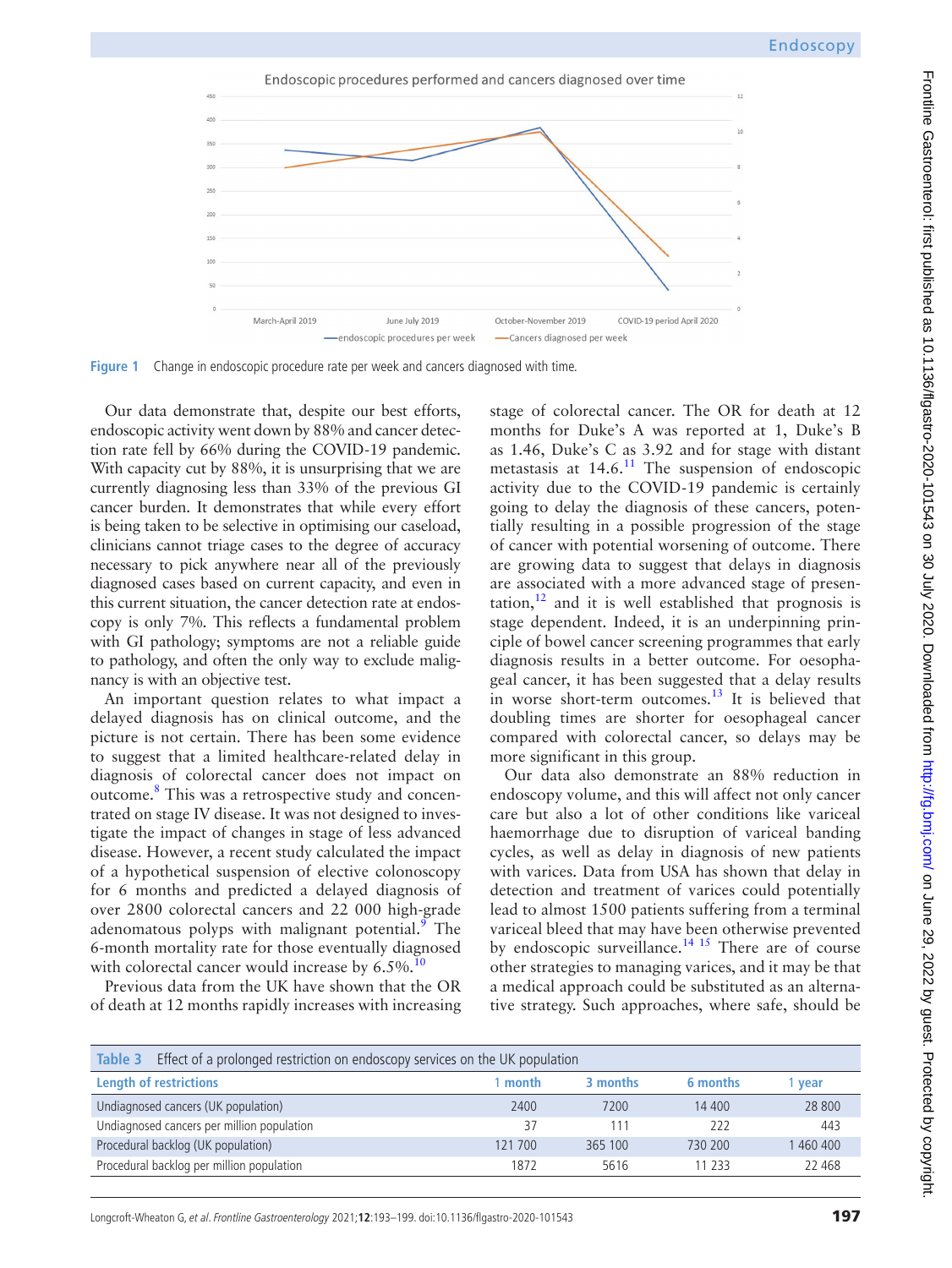# Endoscopy

adopted. Oesophageal varices are just an example of a range of benign conditions which are diagnosed and managed by endoscopy. The pandemic-related suspension of endoscopy services will have an impact on the management of all such conditions.

The current restrictions have just gone past 6 weeks, and extrapolation from our data suggests that nationally in the UK, we would have deferred an average of 121 700 gastroscopy and colonoscopy procedures. This equates to 1872 endoscopy procedures per million population. It is important to bear in mind the possibility that not all units might have followed the same approach as us and there may be variations across the UK. However, it is probable that all UK endoscopy units based their approach on the BSG guidelines, so variations in practice, if any, will be minor, and these findings reflect the anxiety that have been raised publicly by cancer specialists.<sup>6</sup> An analysis of the National Endoscopy Database would be one way to examine this and a good area for future research.

A valid question would also be how many cancers were diagnosed through other routes, for example, CT imaging. We analysed imaging during both the COVID-19 period and 1 year previously and did not identify any evidence of shift in pathway from endoscopy to CT scanning with no increase in the number of CT scans performed during the pandemic. The total number of CT scans performed went down, suggesting an improvement in referrals, but this was modest. We therefore believe that a proportion of GI cancers still remain undiagnosed due to suspension of endoscopy services during the COVID-19 crisis.

We will have to find new ways to catch up with this lost work. One of the ways to cope with this extra work load would be to increase the capacity of endoscopy departments. However, most units in the UK operate at 90% capacity, and the loss of 10% is mainly due to sickness and holidays, so it is not easy to expand capacity during normal working hours. However, the physical capacity of endoscopy departments in the evenings and weekends can be used if additional work force becomes available. The other ways would be to improve our endoscopy pathways by fast-tracking high-risk patients and finding alternative tests for low-risk patients. Our data demonstrate that our triage system during the pandemic was significantly better for detection of cancers as we were only performing 13.6 procedures to find one cancer as compared with prepandemic figures when almost 39 procedures were being performed to detect one GI cancer. We can learn from this experience and improve our endoscopy pathway

It may be possible to improve triage further through a combination of symptoms to triage risk. Furthermore, new national guidelines in the UK have cut down the requirements for endoscopic follow-up, and it is our contention that we will need to rethink our current approach to endoscopy if we are to ensure that cancers are diagnosed within the constraints that are likely to

be in place in the near future. Our prepandemic data show that significantly more cancers are found in patients presenting with alarm symptoms (detailed in the Methods section) and those undergoing screening colonoscopy as compared with elective endoscopy and screening sigmoidoscopy. Going forward in the postpandemic era, this information should help us better triage/ prioritise endoscopy services for patients at higher risk. It is also important to understand that in the postpandemic era, endoscopy practice will not return back to normal as we will have to take additional measures with screening of patients, personal protective equipment and even redesigning of units to maintain appropriate social distancing and patient flow.

We feel that it is vital that endoscopy capacity is addressed as a matter of urgency. Our data demonstrate the amount of work that has been deferred and the impact that this will have on cancer diagnosis and treatment. However, endoscopy procedures are not performed for just cancer diagnosis but are essential in the management of a lot of serious but benign conditions, and the impact of this building backlog of endoscopy procedures in a system that normally operates at full capacity will be enormous. It is our contention that harm can be largely mitigated in the short term, but this situation could very rapidly grow into a problem which becomes impossible to manage unless urgent measures are implemented to cope with this extra workload. This calls for all national societies to join hands and develop consensus about the appropriate use of endoscopy resources and to develop some new pathways for diagnosis and management of common GI conditions.

**Contributors** (1) Substantial contributions to the conception or design of the work and the acquisition, analysis, and interpretation of data in the work; (2) drafting the work for important intellectual content; (3) final approval of the version to be published; (4) agreement to be accountable for all aspects of the work in ensuring that questions related to the accuracy or integrity of any part of the work.

**Funding** The authors have not declared a specific grant for this research from any funding agency in the public, commercial or not-for-profit sectors.

**Competing interests** None declared.

**Patient consent for publication** Not required.

**Provenance and peer review** Not commissioned; externally peer reviewed.

**Data availability statement** Data are available upon reasonable request. Data available from point of publication upon reasonable request via email.

This article is made freely available for use in accordance with BMJ's website terms and conditions for the duration of the covid-19 pandemic or until otherwise determined by BMJ. You may use, download and print the article for any lawful, non-commercial purpose (including text and data mining) provided that all copyright notices and trade marks are retained.

#### **ORCID iDs**

Gaius Longcroft-Wheaton [http://orcid.org/0000-0001-9899-](http://orcid.org/0000-0001-9899-9948) [9948](http://orcid.org/0000-0001-9899-9948)

Pradeep Bhandari <http://orcid.org/0000-0002-1241-2083>